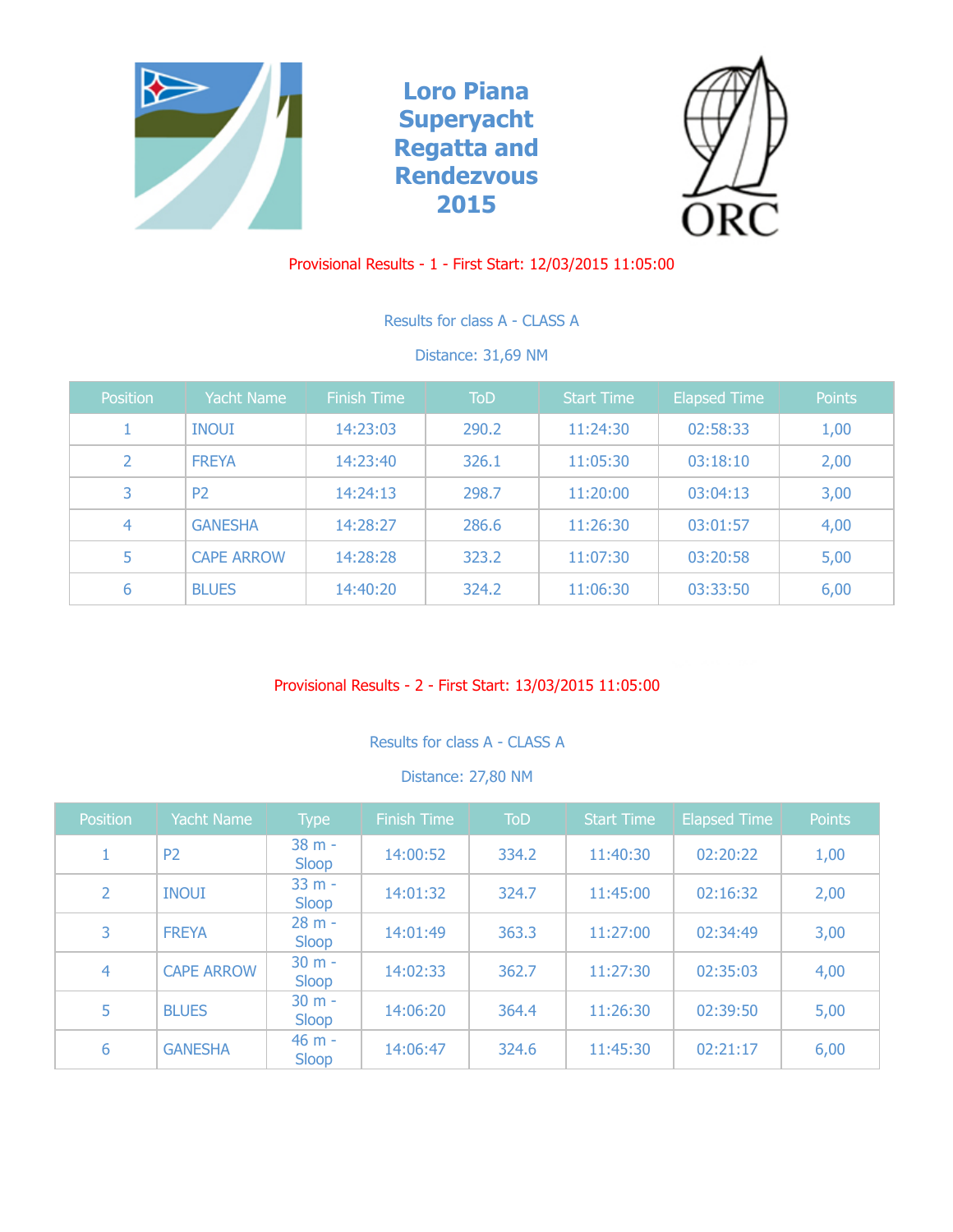# Provisional Results - 3 - First Start: 14/03/2015 11:05:00

# Results for class A - CLASS A

### Distance: 28,90 NM

| Position | <b>Yacht Name</b> | <b>Type</b>       | <b>Finish Time</b> | <b>ToD</b> | <b>Start Time</b> | <b>Elapsed Time</b> | <b>Points</b> |
|----------|-------------------|-------------------|--------------------|------------|-------------------|---------------------|---------------|
| 1        | P <sub>2</sub>    | 38 m -<br>Sloop   | 14:28:34           | 304.3      | 11:43:30          | 02:45:04            | 1,00          |
| 2        | <b>CAPE ARROW</b> | $30 m -$<br>Sloop | 14:29:08           | 327.6      | 11:32:00          | 02:57:08            | 2,00          |
| 3        | <b>FREYA</b>      | $28 m -$<br>Sloop | 14:29:13           | 330.8      | 11:30:30          | 02:58:43            | 3,00          |
| 4        | <b>INOUI</b>      | $33 m -$<br>Sloop | 14:34:02           | 293.0      | 11:49:00          | 02:45:02            | 4,00          |
| 5        | <b>GANESHA</b>    | $46 m -$<br>Sloop | 14:35:42           | 290.3      | 11:50:00          | 02:45:42            | 5,00          |
| 6        | <b>BLUES</b>      | $30 m -$<br>Sloop | 14:44:55           | 328.7      | 11:31:30          | 03:13:25            | 6,00          |

## General Results - Provisional

## Results for class A

| Yacht Name        | <b>Series Place</b> | Race 1 | Race 2 | Race 3 | <b>Total Points</b> |
|-------------------|---------------------|--------|--------|--------|---------------------|
| P <sub>2</sub>    |                     |        |        |        |                     |
| <b>Inoui</b>      |                     |        |        |        |                     |
| Freya             |                     |        |        |        |                     |
| <b>Cape Arrow</b> |                     |        |        |        | 11                  |
| Ganesha           |                     |        | h      |        | 15                  |
| <b>Blues</b>      | h                   |        |        |        | 17                  |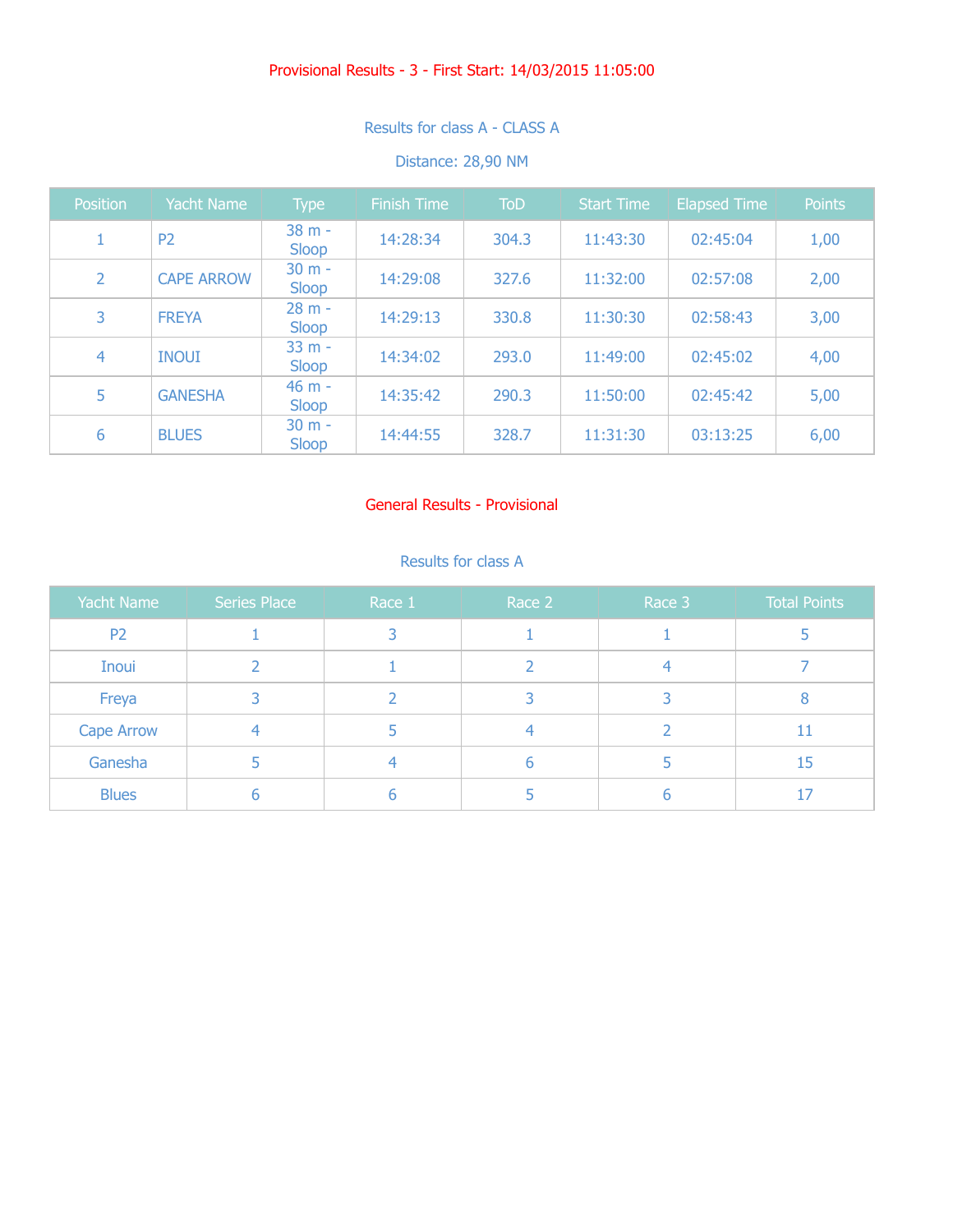





# Provisional Results - 1 - First Start: 12/03/2015 11:05:00

Results for class B - CLASS B

Distance: 26,22 NM

| <b>Position</b>          | <b>Yacht Name</b>   | Finish Time | ToD   | <b>Start Time</b> | <b>Elapsed Time</b> | <b>Points</b> |
|--------------------------|---------------------|-------------|-------|-------------------|---------------------|---------------|
|                          | <b>MARIE</b>        | 14:24:58    | 330.7 | 11:33:30          | 02:51:28            | 1,00          |
| 2                        | <b>WISP</b>         | 14:25:29    | 335.1 | 11:31:30          | 02:53:59            | 2,00          |
| 3                        | <b>DRUMFIRE</b>     | 14:33:50    | 395.5 | 11:05:00          | 03:28:50            | 3,00          |
| 4                        | <b>BOLERO</b>       | 14:57:58    | 391.1 | 11:07:00          | 03:50:58            | 4,00          |
| $\overline{\phantom{a}}$ | <b>SEAHAWK</b>      | <b>DNF</b>  | 366.7 | 11:17:30          |                     | 7,00          |
| $\overline{\phantom{a}}$ | <b>PARSIFAL III</b> | <b>DNF</b>  | 393.5 | 11:06:00          |                     | 7,00          |

## Provisional Results - 2 - First Start: 13/03/2015 11:05:00

Results for class B - CLASS B

### Distance: 23,50 NM

| <b>Position</b> | <b>Yacht Name</b>   | <b>Type</b>       | <b>Finish Time</b> | <b>ToD</b> | <b>Start Time</b> | <b>Elapsed Time</b> | <b>Points</b> |
|-----------------|---------------------|-------------------|--------------------|------------|-------------------|---------------------|---------------|
|                 | <b>SEAHAWK</b>      | 59 m -<br>Ketch   | 13:39:20           | 459.5      | 11:05:30          | 02:33:50            | 1,00          |
| $\overline{2}$  | <b>MARIE</b>        | $55 m -$<br>Ketch | 13:44:17           | 378.8      | 11:37:00          | 02:07:17            | 2,00          |
| 3               | <b>WISP</b>         | 48 m -<br>Sloop   | 13:45:56           | 381.8      | 11:36:00          | 02:09:56            | 3,00          |
| 4               | <b>DRUMFIRE</b>     | $24 m -$<br>Sloop | 13:52:50           | 443.0      | 11:12:00          | 02:40:50            | 4,00          |
| 5               | <b>PARSIFAL III</b> | $54 m -$<br>Ketch | 14:03:29           | 460.4      | 11:05:00          | 02:58:29            | 5,00          |
| 6               | <b>BOLERO</b>       | $22 m - Y$ awl    | 14:05:09           | 445.9      | 11:10:30          | 02:54:39            | 6,00          |